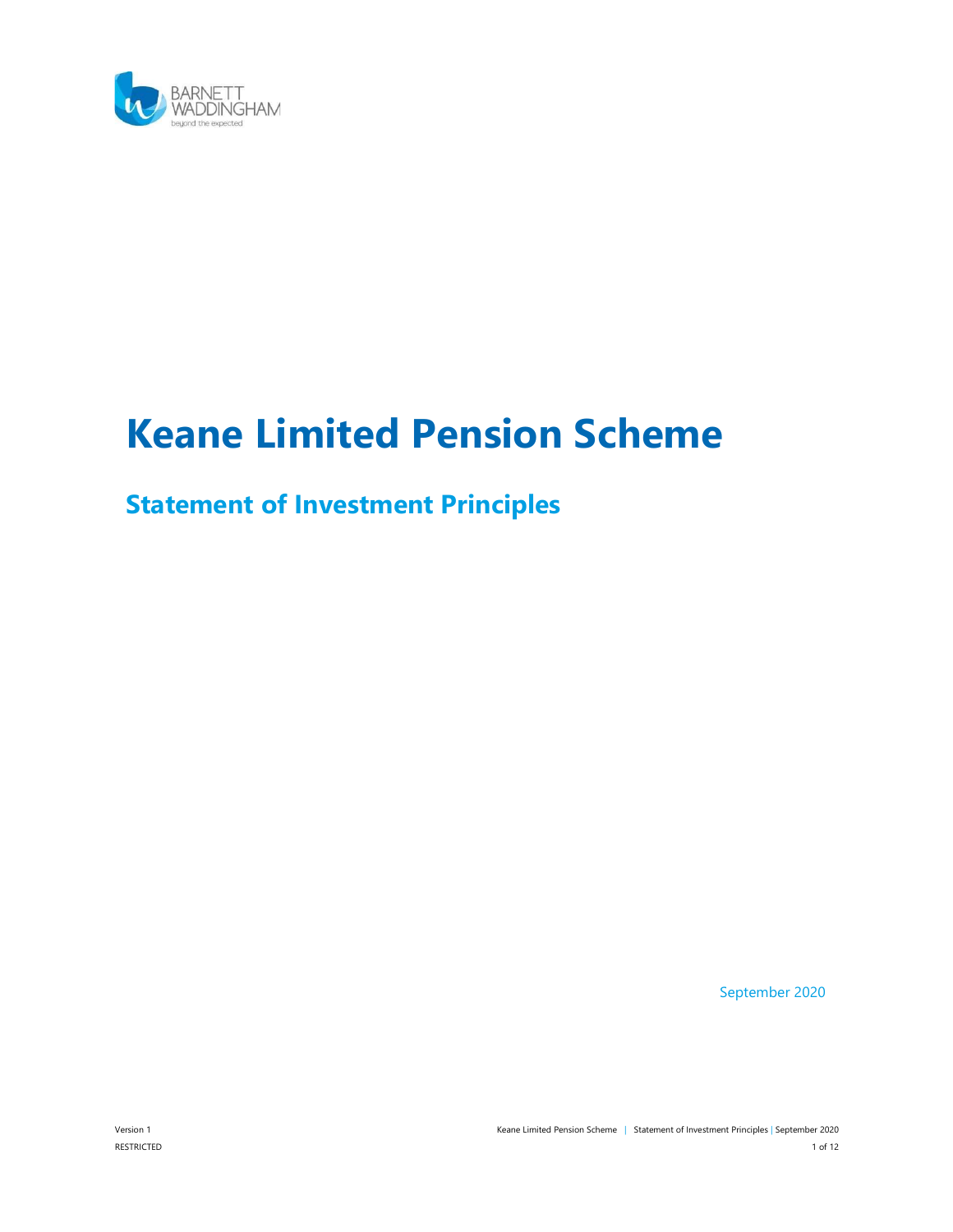# 1.Introduction

- 1.1. This is the Statement of Investment Principles prepared by the Trustee of the Keane Limited Pension Scheme (the "Scheme"). This statement sets down the principles governing decisions about investments for the Fund to meet the requirements of:
	- the Pensions Act 1995, as amended by the Pensions Act 2004, and
	- the Occupational Pension Schemes (Investment) Regulations 2005 as amended by the Occupational Pension Schemes (Investment) (Amendment) Regulations 2010 and incorporates changes as required by The Pension Protection Fund (Pensionable Service).
	- the Occupational Pension Schemes (Investment and Disclosure) (Amendment and Modification) Regulations 2018.
	- the Occupational Pension Schemes (Investment and Disclosure) (Amendment) Regulations 2019.
- 1.2. In preparing this Statement the Trustee has consulted NTT Data UK Limited, the Principal Employer, and obtained advice from Barnett Waddingham LLP, the Trustee's investment consultants. Barnett Waddingham is authorised and regulated by the Financial Conduct Authority.
- 1.3. This Statement has been prepared with regard to the 2001 Myners review of institutional investment (including subsequent updates), and Scheme Funding legislation.
- 1.4. The Trustee will review this Statement at least every three years or if there is a significant change in the policy on any of the areas covered by the Statement.
- 1.5. The investment powers of the Trustee are set out in Rule 17 of the Definitive Trust Deed & Rules, dated 5 January 1998. This Statement is consistent with those powers.

## 2. Choosing Investments

- 2.1. The Trustee's policy is to set the overall investment target and then monitor the performance of their managers against that target. In doing so, the Trustee considers the advice of their professional advisers, who they consider to be suitably qualified and experienced for this role.
- 2.2. The day-to-day management of the Scheme's assets is delegated to one or more fund managers. The Scheme's fund managers are detailed in the Appendix to this Statement. The fund managers are authorised and regulated by the Financial Conduct Authority, and are responsible for stock selection and the exercise of voting rights.
- 2.3. The Trustee reviews the appropriateness of the Scheme's investment strategy on an ongoing basis. This review includes consideration of the continued competence of the fund managers with respect to performance within any guidelines set. The Trustee will also consult the employer before amending the investment strategy.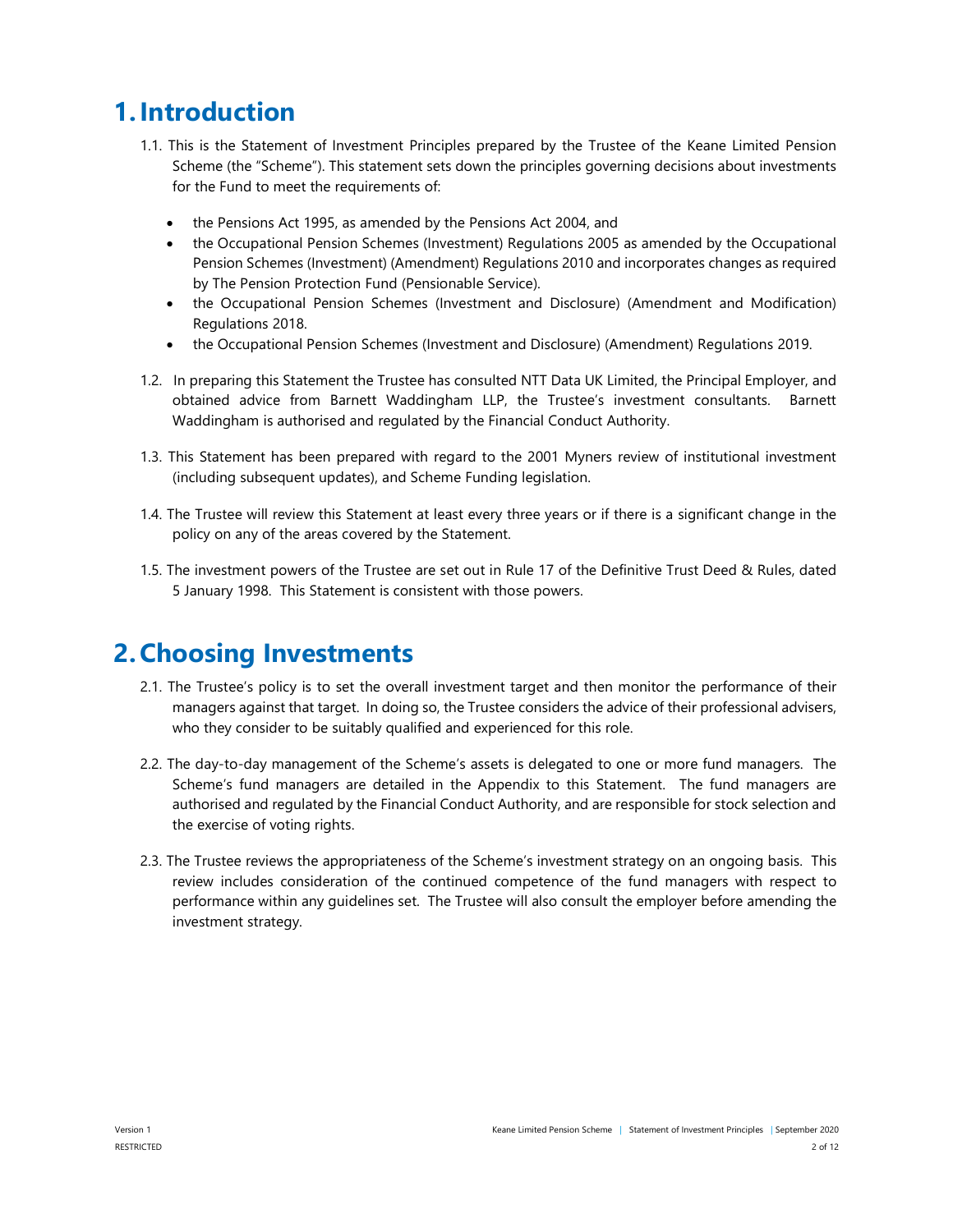# 3.Investment Objectives

3.1. The Trustee's main investment objectives are:

- to ensure that they can meet the members' entitlements under the Trust Deed and Rules as they fall due;
- to achieve a long-term positive real return;
- to manage the expected volatility of the returns achieved in order to control the level of volatility in the Scheme's required contribution levels;
- to invest in assets of appropriate liquidity which will generate income and capital growth to meet, together with new contributions from the participating employer, the cost of current and future benefits which the Scheme provides;
- to reduce the risk of the assets failing to meet the liabilities over the long term; and
- to minimise the long-term costs of the Scheme by maximising the return on the assets whilst having regard to the above objectives.
- 3.2. The Trustee is aware of the relationship that exists between the particular investment portfolio that is held and the level of funding of the Scheme's liabilities at any time. The Trustee has obtained exposure to investments that they expect will meet the Scheme's objectives as best as possible.

# 4.Kinds of investments to be held

4.1. The Scheme can invest in a wide range of asset classes including:

- **•** Equities;
- Bonds;
- Cash;
- Property;
- Alternatives, including private equity, commodities, hedge funds, infrastructure, currency, high yield debt and derivatives;
- Annuity policies.
- 4.2. The Scheme invests in Liability Driven Investment ("LDI") funds via an assurance contract. The objective of these funds is that their value moves broadly in line with the value of the Scheme's liabilities. Their use of derivatives allows the Scheme to more accurately match the interest rate and inflation sensitivity of the liabilities than would be possible otherwise, reducing the overall level of investment risk taken. Any investment in derivative instruments is only made to contribute to a reduction in the overall level of risks in the portfolio and/or for the purposes of efficient portfolio management.
- 4.3. The Trustee monitors from time to time, the employer-related investment content of their portfolio as a whole and will take steps to alter this should they discover this to be more than 5% of the portfolio. Typically this check is carried out annually by the Scheme's auditors.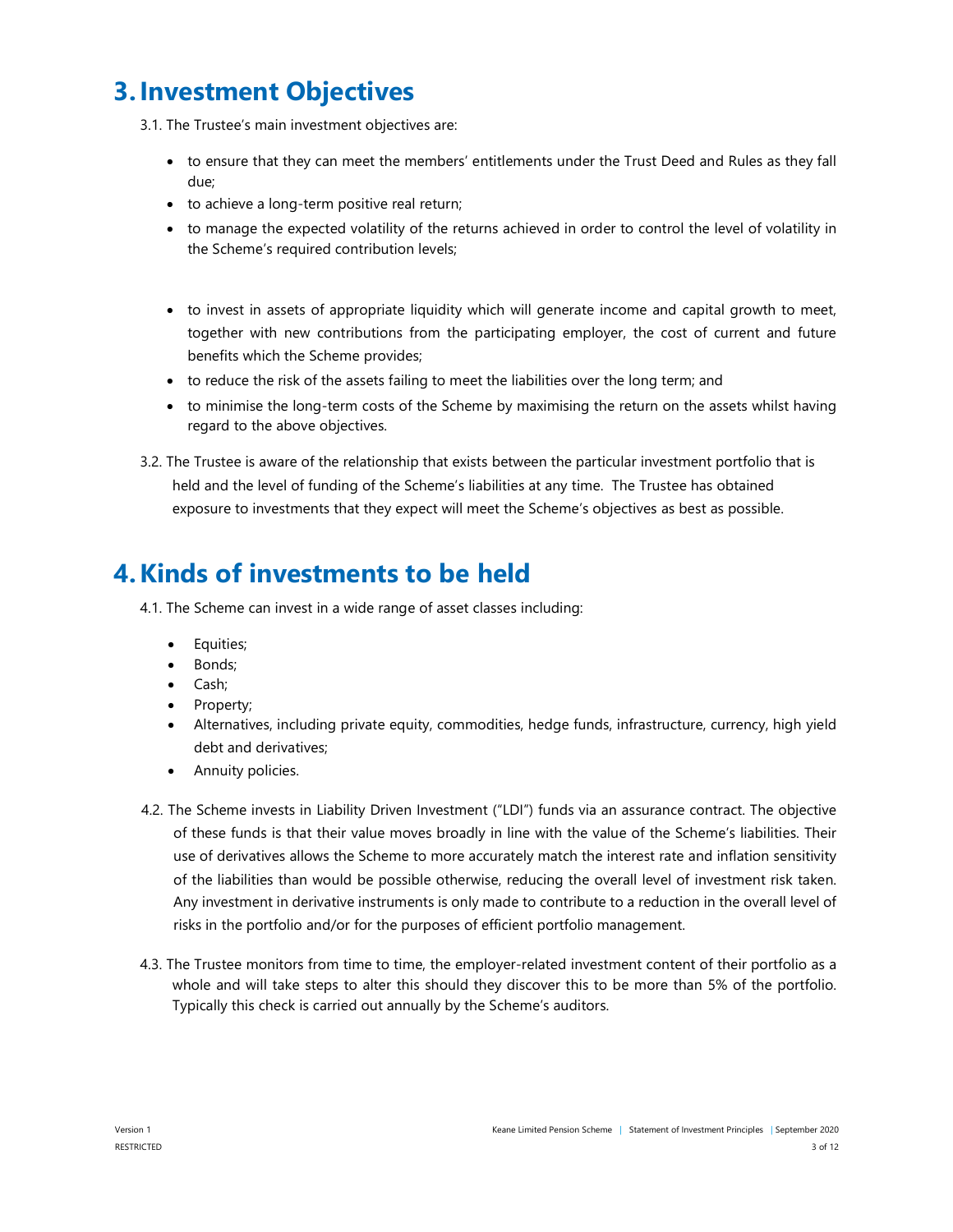# 5. The balance between different kinds of investments

- 5.1. The Scheme invests in assets that are expected to achieve the Scheme's objectives. The allocation between different asset classes is contained within the Appendix to this Statement.
- 5.2. The Trustee considers the merits of both active and passive management for the various elements of the portfolio and may select different approaches for different asset classes. The current arrangements are set out in the Appendix to this Statement.
- 5.3. From time to time, the Scheme may hold cash and therefore deviate from its strategic or tactical asset allocation in order to accommodate for any short-term cashflow requirements or any other unexpected items.
- 5.4. The Trustee is aware that the appropriate balance between different kinds of investments will vary over time and therefore, the Scheme's asset allocation will be expected to change as the Scheme's liability profile matures.

# 6.Risks

- 6.1. The Trustee has considered the following risks for the Scheme with regard to its investment policy and the Scheme's liabilities:
- 6.2. Risk versus the liabilities The Trustee will monitor and review the investment strategy with respect to the liabilities following each actuarial valuation. The investment strategy will be set with consideration of the appropriate level of risk required for the funding strategy as set out in the Scheme's Statement of Funding Principles.
- 6.3. Asset Allocation risk The asset allocation is detailed in the Appendix to this Statement and is monitored on a regular basis by the Trustee.
- 6.4. Fund manager risk The Trustee monitors each of the Scheme's fund managers' performance on a regular basis in addition to having meetings with each manager from time to time as necessary, usually on an annual basis. The Trustee has a written agreement with each fund manager, which contains a number of restrictions on how each fund manager may operate.
- 6.5. Concentration risk Each fund manager is expected to manage broadly diversified portfolios and to spread assets across a number of individual shares and securities.
- 6.6. Loss of investment The risk of loss of investment by each fund manager and custodian is assessed by the Trustee.
- 6.7. Liquidity risk The Scheme invests in assets such that there is a sufficient allocation to liquid investments that can be converted into cash at short notice given the Scheme's cash flow requirements. The Scheme's administrators assess the level of cash held in order to limit the impact of the cash flow requirements on the investment policy.
- 6.8. Covenant risk The creditworthiness of the employer and the size of the pension liability relative to the employer's earnings are monitored on a regular basis. The appropriate level of investment risk is considered with reference to the strength of the employer covenant.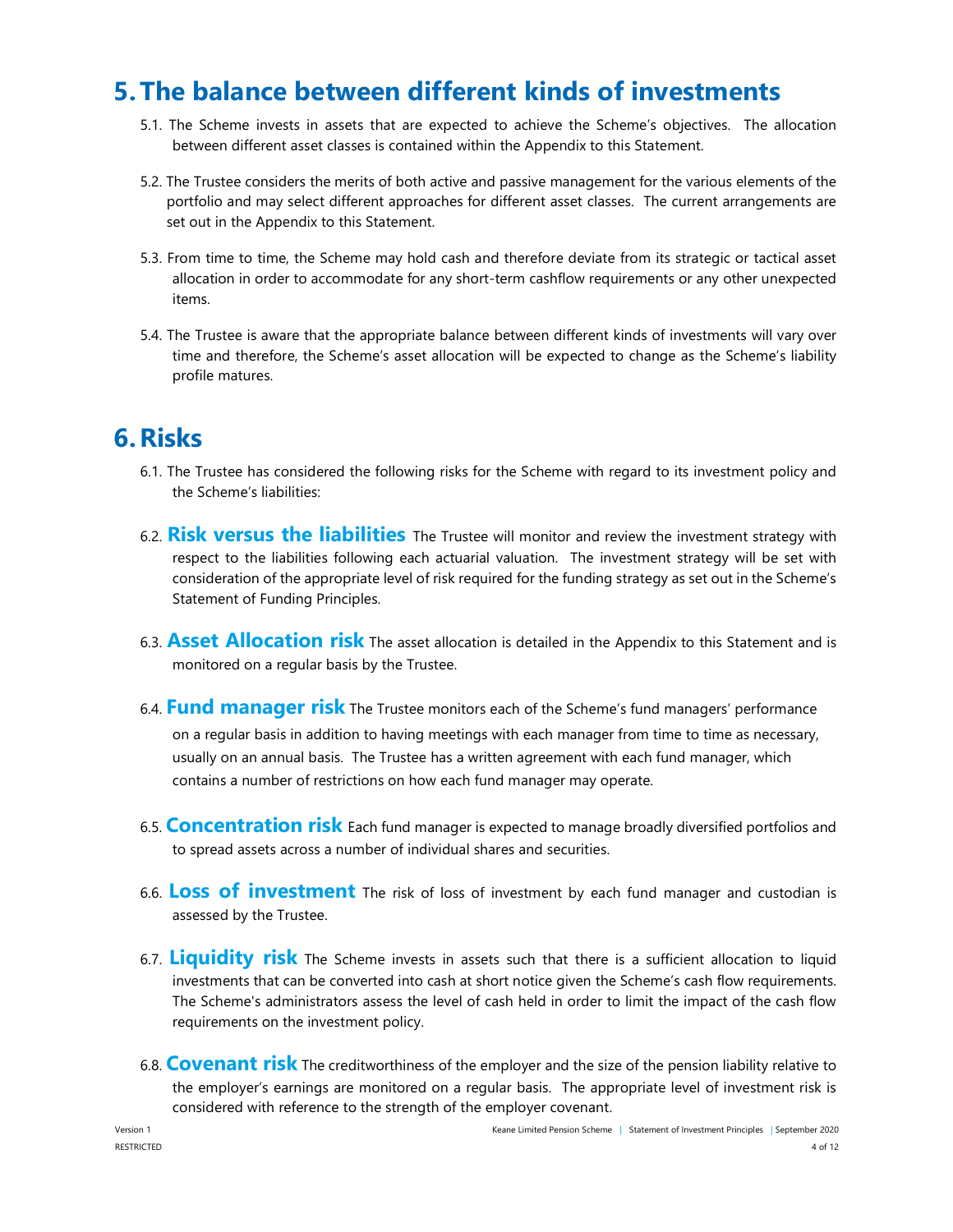- 6.9. **Solvency and mismatching** Risk is addressed through the asset allocation strategy and ongoing triennial actuarial valuations. The Trustee is aware that the asset allocation required to minimise the volatility of the solvency position may be different from that which would minimise the volatility on the Scheme's funding basis.
- 6.10. **Currency risk** The Scheme's liabilities are denominated in sterling. The Scheme may gain exposure to overseas currencies by investing in assets that are denominated in a foreign currency or via currency management.
- 6.11. **Governance risk** Each asset manager is expected to undertake good stewardship and positive engagement in relation to the assets held. The Trustee monitors these and will report on the managers' practices in their annual Implementation Statement.
- 6.12. **ESG/Climate risk** The Trustee has considered long-term financial risks to the Scheme and ESG factors as well as climate risk are potentially financially material and will continue to develop its policy to consider these, alongside other factors, when selecting or reviewing the Scheme's investments in order to avoid unexpected losses.

# 7. Expected return on investments

- 7.1. The Trustee has regard to the relative investment return and risk that each asset class is expected to provide. The Trustee is advised by their professional advisers on these matters, who they deem to be appropriately qualified experts. However, the day-to-day selection of investments is delegated to the fund managers.
- 7.2. The Trustee recognises the need to distinguish between nominal and real returns and to make appropriate allowance for inflation when making decisions and comparisons.
- 7.3. In considering the expected return from investments, the Trustee recognises that different asset classes have different long-term expected returns and expected volatilities relative to the liabilities.
- 7.4. Having established the investment strategy, the Trustee monitors the performance of each fund manager against an agreed benchmark as frequently as appropriate according to market conditions and the Scheme's funding position. The Trustee meets the Scheme's fund managers as frequently as is appropriate, normally on an annual basis, in order to review performance.

## 8.Realisation of investments

- 8.1. The Trustee has delegated the responsibility for buying and selling investments to the fund managers. The Trustee has considered the risk of liquidity as referred to above.
- 8.2. Ultimately, the investments will all have to be sold when the Scheme's life comes to an end. In this situation, the Trustee is aware of the fact that the realisable value of some investments, were there to be a forced sale, might be lower than the market value shown in the Scheme accounts.

# 9. Financially material considerations, non-financial matters, the exercise of voting rights, and engagement activities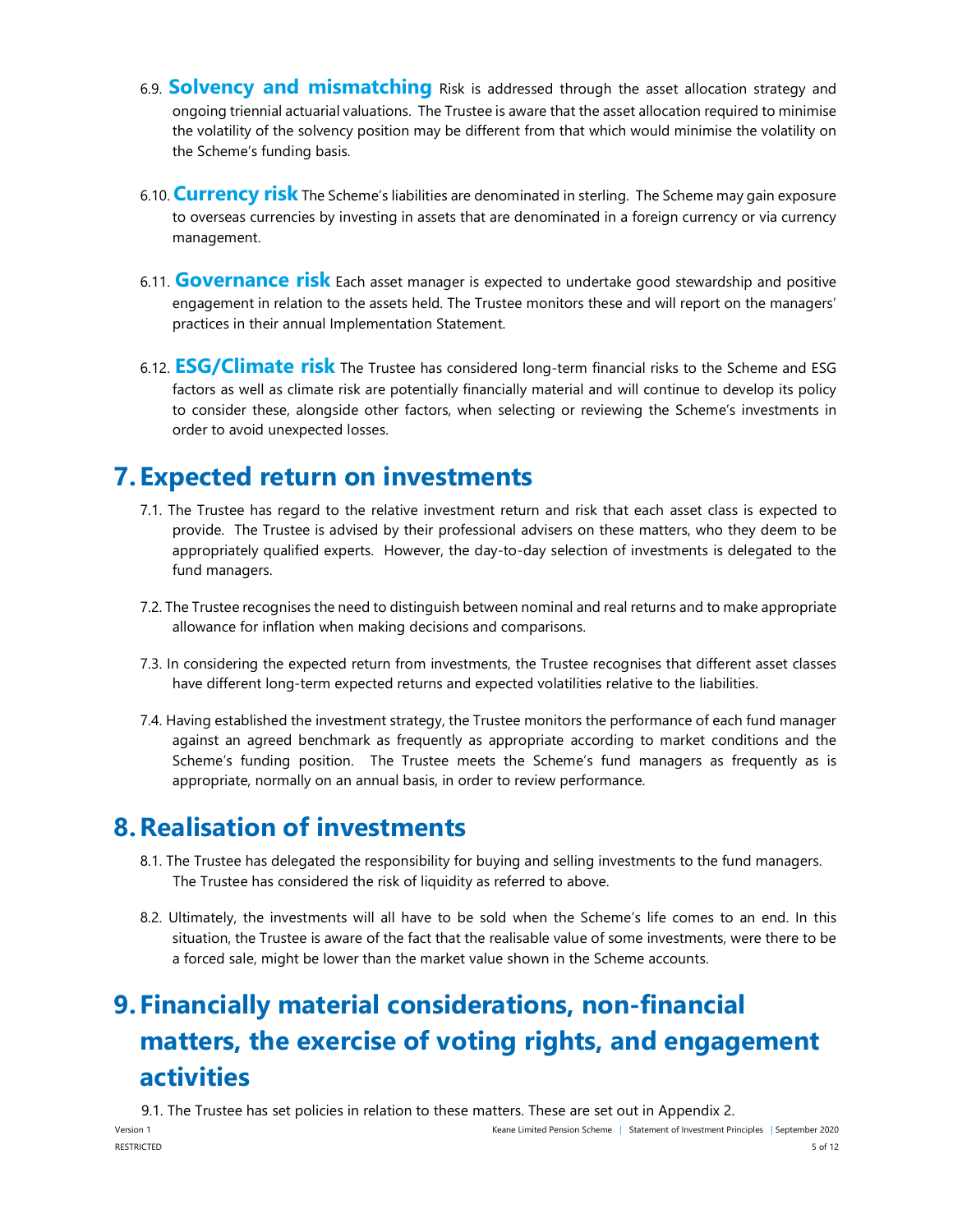# 10. Policy on arrangements with asset managers

#### Incentivising alignment with the Trustee's investment policies

- 10.1 Prior to appointing the investment manager, the Trustee discusses the investment manager's benchmark and approach to the management of ESG and climate related risks with the Scheme's investment consultant, and how they are aligned with the Trustee's own investment aims, beliefs and constraints.
- 10.2 When appointing an investment manager, in addition to considering the investment manager's investment philosophy, process and policies to establish how the manager intends to make the required investment returns, the Trustee also considers how ESG and climate risk are integrated into these. If the Trustee deems any aspect of these policies to be out of line with their own investment objectives for the part of the portfolio being considered, they will use another manager for the mandate.
- 10.3 The Trustee carries out a strategy review at least every 3 years where they assess the continuing relevance of the strategy in the context of the scheme and their aims, beliefs and constraints. The Trustee monitors the investment managers' approach to ESG and climate related risks on an annual basis.
- 10.4 In the event that the investment manager ceases to meet the Trustee's desired aims, including the management of ESG and climate related risks, using the approach expected of them, their appointment will be terminated. The investment managers have been informed of this by the Trustee.
- 10.5 Investment manager ESG policies are reviewed by the investment consultant on behalf of the Trustee in the context of best industry practice and feedback is/will be provided to the investment manager.

### Incentivising assessments based on medium to long term, financial and non-financial considerations

- 10.6 The Trustee is mindful that the impact of ESG and climate change may have a long-term nature. However, the Trustee recognises that the potential for change in value as a result of ESG and climate risk may occur over a much shorter term than climate change itself. The Trustee acknowledges this in their investment management arrangements.
- 10.7 When considering the management of objectives for an investment manager (including ESG and climate risk objectives), and then assessing their effectiveness and performance, the Trustee assesses these over a rolling timeframe. The Trustee believes the use of rolling timeframes, typically 3 to 5 years, is consistent with ensuring the investment managers make decisions based on an appropriate time horizon. Where a fund may have an absolute return or shorter term target, this is generally supplementary to a longer term performance target. In the case of assets that are actively managed, the Trustee expects this to be sufficient to ensure an appropriate alignment of interests.
- 10.8 The Trustee expects investment managers to be voting and engaging on behalf of the fund's holdings and the Scheme monitors this activity within the Implementation Statement in the Scheme's Annual Report and Accounts. The Trustee does not expect ESG considerations to be disregarded by the investment managers in an effort to achieve any short term targets.

### Method and time horizon for assessing performance

- 10.9 The Trustee monitors the performance of their investment managers over the medium to long time periods that are consistent with the Trustee's investment aims, beliefs and constraints.
- 10.10 The Scheme invests exclusively in pooled funds. The investment managers are remunerated by the Trustee based on the value of the assets they manage on behalf of the Trustee. As the funds grow in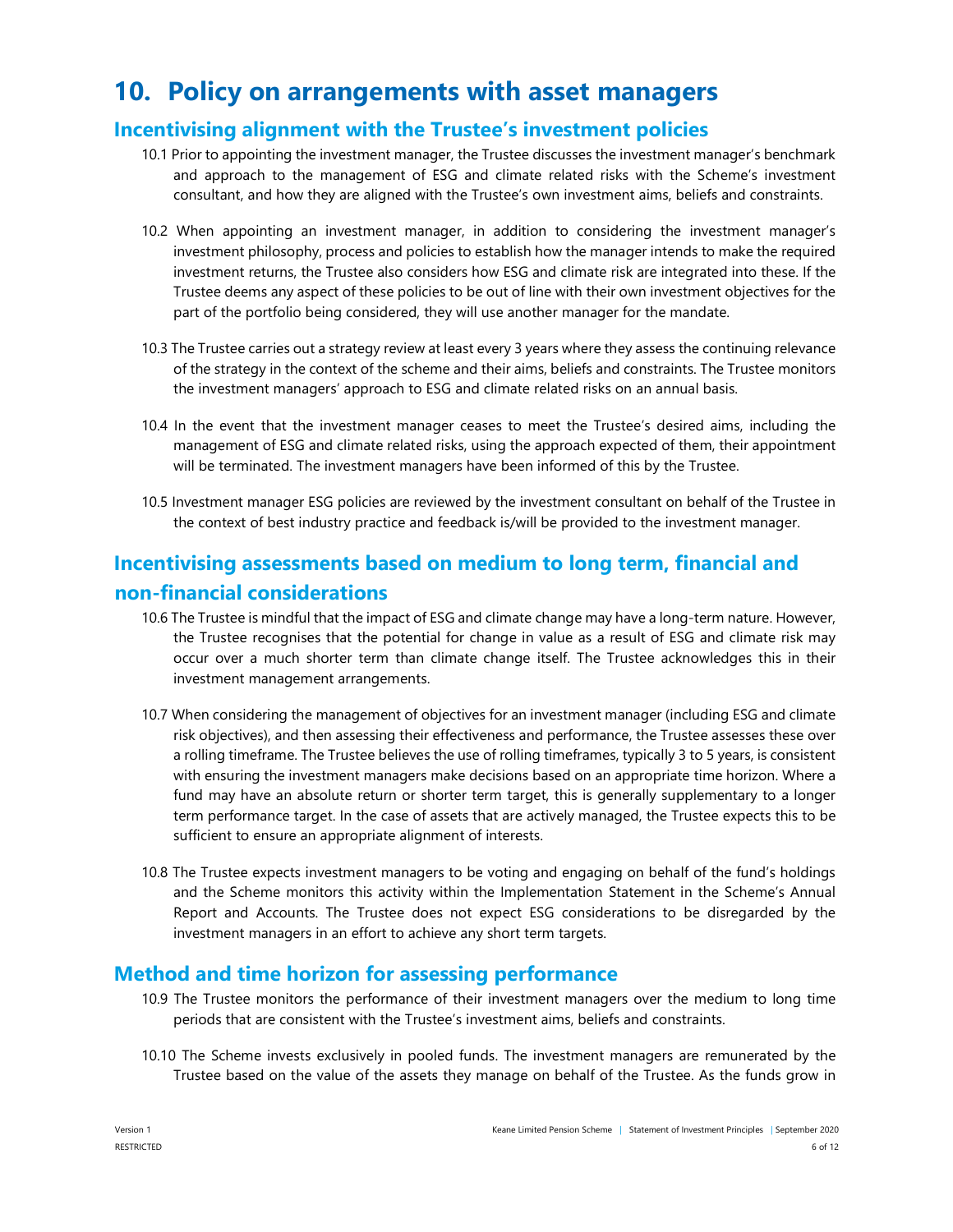value, due to successful investment by the investment manager, they receive more and as values fall they receive less.

- 10.11 The Trustee believes that this fee structure, including the balance between any fixed and performance related element, enables the investment managers to focus on long-term performance without worrying about short term dips in performance significantly affecting their revenue.
- 10.12 The Trustee asks the Scheme's investment consultant to assess if the asset management fee is in line with the market when the manager is selected, and the appropriateness of the annual management charges are considered every three years as part of the review of the Statement of Investment Principles.

#### Portfolio turnover costs

- 10.13 The Trustee acknowledges that portfolio turnover costs can impact on the performance of their investments. Overall performance is assessed as part of the regular investment monitoring process.
- 10.14 During the investment manager appointment process, the Trustee considers both past and anticipated portfolio turnover levels. When underperformance is identified, deviations from the expected level of turnover may be investigated with the investment manager concerned if it is felt they may have been a significant contributor to the underperformance. Assessments reflect the market conditions and peer group practices. The Trustee acknowledges that for some asset classes, such as LDI, a higher turnover of contracts such as repurchase agreements, can be beneficial to the fund from both a risk and cost perspective.

### Duration of arrangement with asset manager

- 10.15 For the open-ended pooled funds in which the Scheme invests, there are no predetermined terms of agreement with the investment managers.
- 10.16 The suitability of the Scheme's asset allocation and its ongoing alignment with the Trustee's investment aims, beliefs and constraints is assessed every three years, or when changes deem it appropriate to do so more frequently. As part of this review the ongoing appropriateness of the investment managers, and the specific funds used, is assessed.

### 11. Agreement

11.1. This Statement was agreed by the Trustee, and replaces any previous statements. Copies of this Statement and any subsequent amendments will be made available to the employer, the fund managers, the actuary and the Scheme auditor upon request.

 $Sigma:HHQM NOLAM$  Date: 9 September 2020

Hugh Nolan, Professional Trustee, for Dalriada Trustees Limited On behalf of the Trustee of the Keane Limited Pension Scheme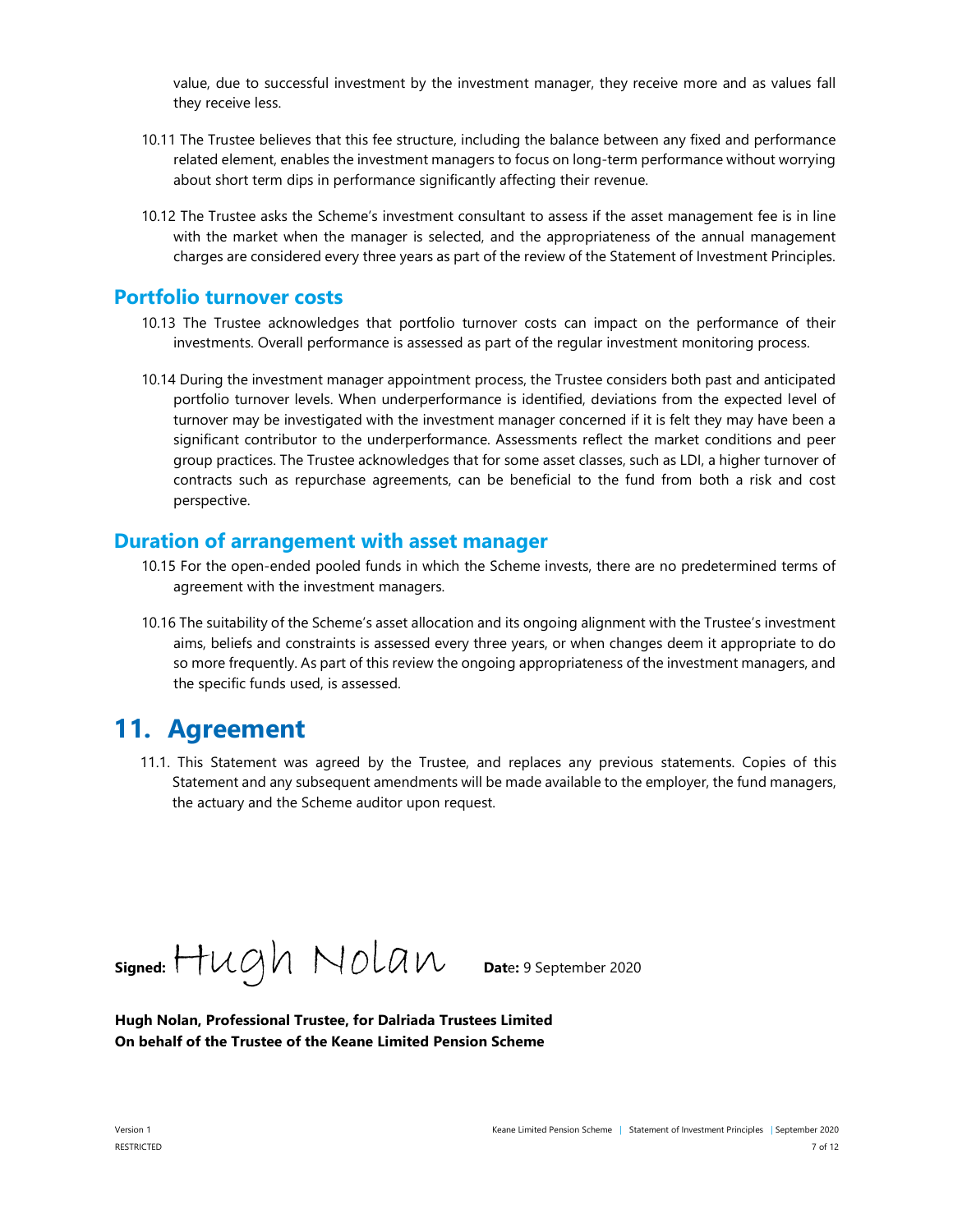# Appendix 1 Note on investment policy of the Scheme as at September 2020 in relation to the current Statement of Investment Principles

### Choosing investments

The Trustee has appointed the following fund managers to carry out the day-to-day investment of the fund:

- BNY Mellon Investment Management ("BNYM"); and
- Legal & General Investment Management Limited ("LGIM").

The fund managers are authorised and regulated by the Financial Conduct Authority.

In addition, the Trustee has Additional Voluntary Contribution ("AVC") contracts with Legal & General and Aviva. The Scheme is not open to receive new AVCs, but still holds historic AVCs with these managers and therefore the arrangements are reviewed from time to time.

The Trustee has appointed Barnett Waddingham LLP to advise on investment matters. Barnett Waddingham is remunerated on a time-cost basis.

### Asset allocation

The Scheme's strategic asset allocation is set out in the table below. This has been agreed after considering the Scheme's liability profile, funding position, expected return of the various asset classes and the need for the diversification. The Trustee has considered all asset classes and has gained exposure to a wide variety of classes through investment in a diversified growth fund.

The Scheme's liability-matching portfolio is invested in a mixture of unleveraged gilt funds (both fixed and indexlinked) and leveraged LDI funds, alongside a liquidity fund held primarily for collateral management purposes. The Trustee plans to consider updating the LDI portfolio from time to time to reflect updated liability cashflows.

The allocation to the liability-matching portfolio will fluctuate over time as market conditions change.

| Investment manager                         | Fund                                                | <b>Strategic Allocation</b> |
|--------------------------------------------|-----------------------------------------------------|-----------------------------|
| Legal & General                            | Buy & Maintain bond fund                            | 10%                         |
|                                            | LDI portfolio, unleveraged gilts and Liquidity Fund | 74%                         |
| <b>BNY Mellon Investment</b><br>Management | <b>BNY Mellon Real Return Fund</b>                  | 16%                         |

### Rebalancing of assets and investment/disinvestment of cashflows

The Trustee recognises that the asset allocation of investments in different asset classes will vary over time as a result of market movements. The Trustee reviews the asset allocation on a regular basis and considers whether rebalancing is required. Investments/disinvestments for cashflow purposes will generally be made to move the Scheme closer to the Strategic Allocation noted above.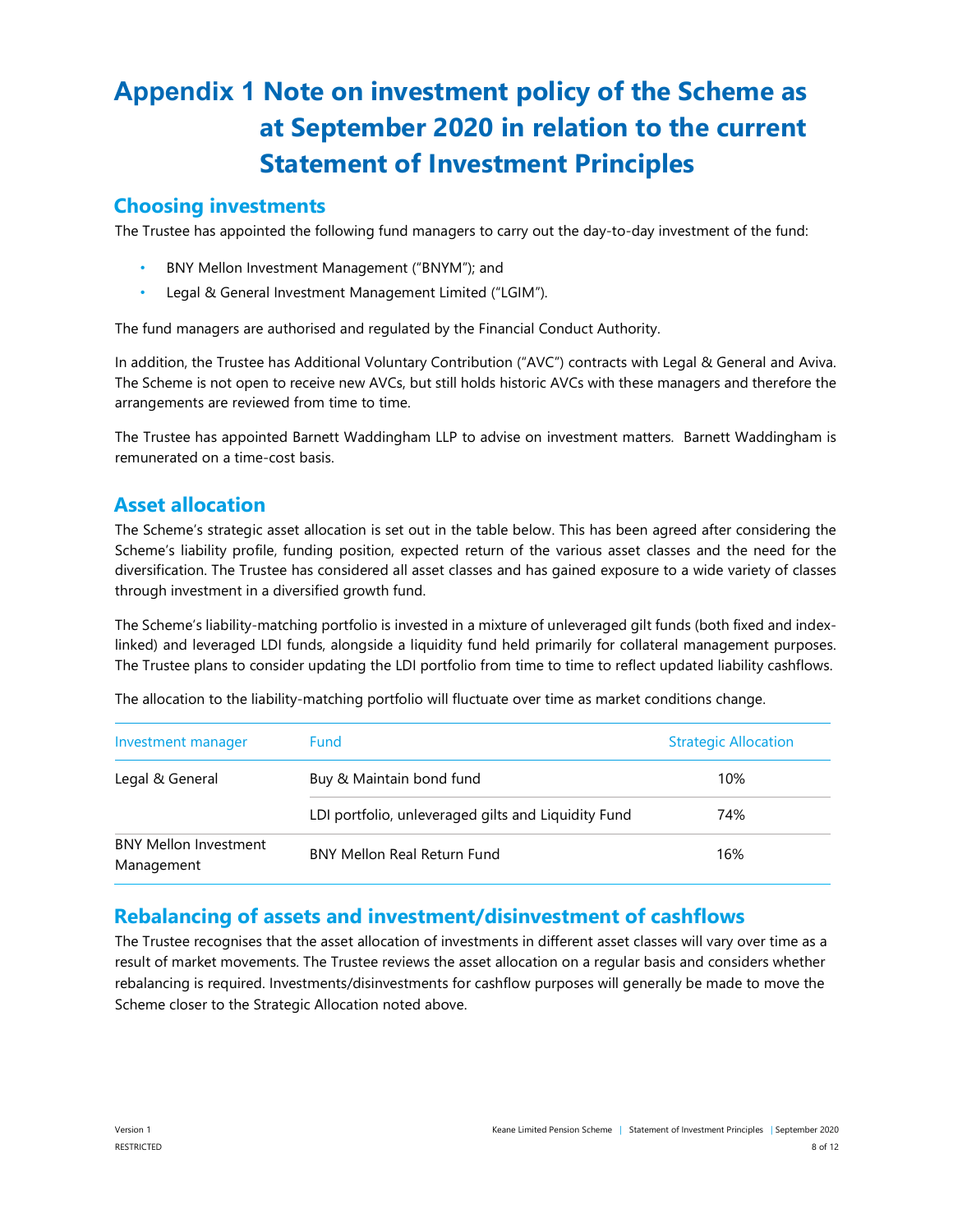### Performance monitoring

The investment benchmarks and objectives for each fund manager are set out in the following table:

| <b>Asset Class</b>         | Investment manager | Fund                                                          | <b>Benchmark</b>                       | Objective                                                                                                                                      |  |
|----------------------------|--------------------|---------------------------------------------------------------|----------------------------------------|------------------------------------------------------------------------------------------------------------------------------------------------|--|
| LDI                        | Legal & General    | Matching Core Real Long                                       | Markit iBoxx Real<br>Long              |                                                                                                                                                |  |
|                            |                    | Matching Core Real Short                                      | Markit iBoxx Real<br>Short             | To control the<br>interest rate and<br>inflation exposure<br>relative to the                                                                   |  |
|                            |                    | Matching Core Fixed Long                                      | Markit iBoxx Fixed<br>Long             | agreed portfolio                                                                                                                               |  |
| Sterling<br>Liquidity      | Legal & General    | Sterling Liquidity Fund                                       | 7 Day LIBID                            | To provide<br>diversified exposure<br>and a competitive<br>return in relation to<br>the benchmark                                              |  |
| Unleveraged<br>Gilts       | Legal & General    | Single Index-Linked Gilts                                     | Relevant single<br>index-linked gilt   | To achieve a return<br>in line with the<br>relevant single<br>index-linked gilt                                                                |  |
|                            |                    | Single Fixed Interest Gilts                                   | Relevant single<br>fixed interest gilt | To achieve a return<br>in line with the<br>relevant single fixed<br>interest gilt                                                              |  |
| Buy & Maintain<br>bonds    | Legal & General    | Buy and Maintain Credit<br>Fund (distribution share<br>class) | n/a                                    | To capture the<br>credit risk premium<br>and to preserve<br>value over the<br>course of the credit<br>cycle. Income is<br>distributed.         |  |
| Diversified<br>Growth Fund | <b>BNYM</b>        | <b>BNY Mellon Real Return</b><br>Fund                         | 1-Month GBP<br><b>LIBOR</b>            | To outperform the<br>benchmark by 4%<br>p.a. (gross of fees)<br>over 5 years, with a<br>positive return over<br>rolling 3 year time<br>periods |  |

The performance of the fund managers will be monitored as frequently as the Trustee considers appropriate in light of the prevailing circumstances. The monitoring takes into account both short-term and long-term performance.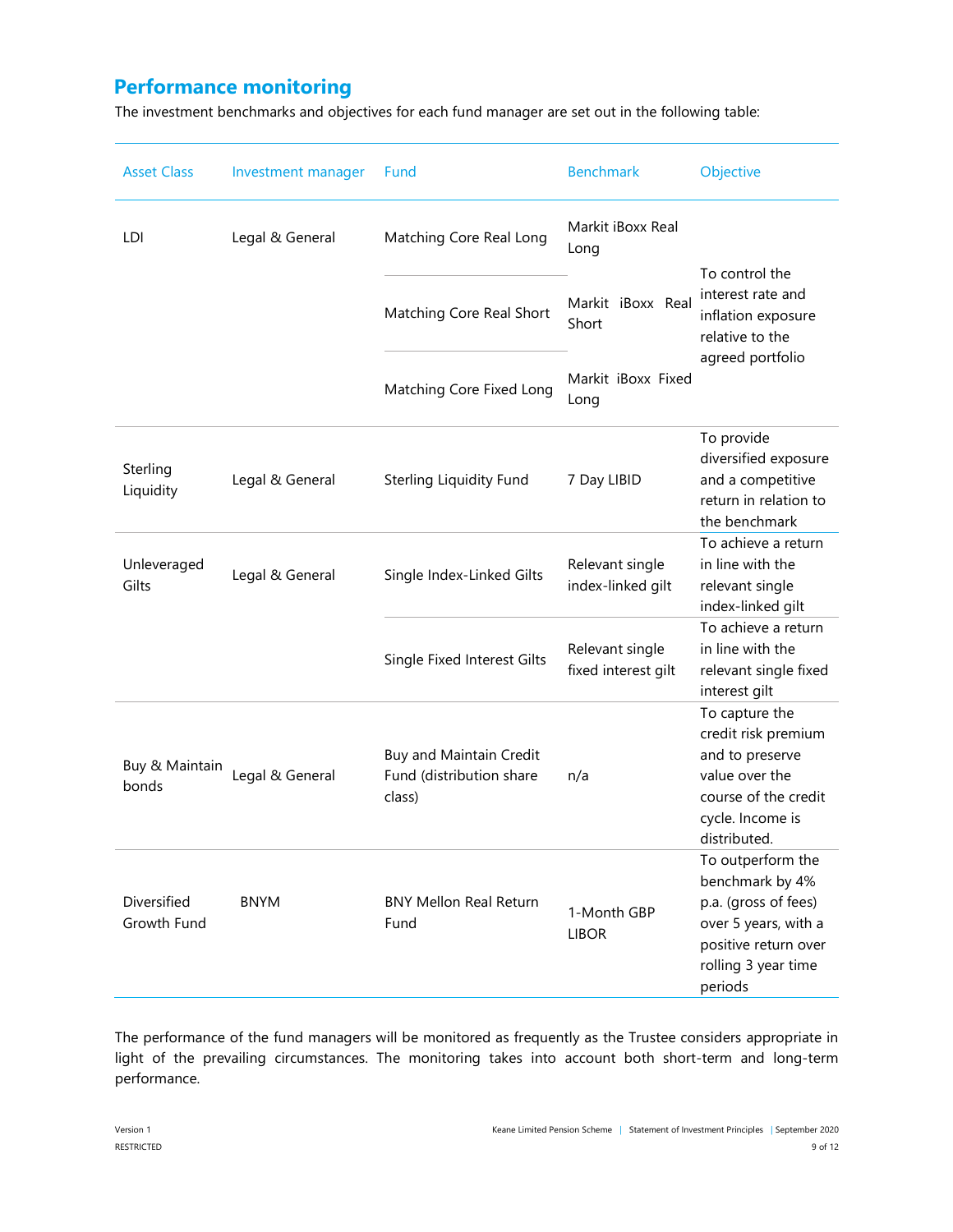# Appendix 2 Note on financially material considerations, the exercise of voting rights and engagement activities, and non-financial matters

### Policy on financially material considerations

The Trustee has received training from their investment advisors to consider the financial materiality of Environmental, Social and Governance considerations, which include climate change (hereafter referred to as "ESG issues"). The Trustee has considered the findings as a result of this training to form their views on the financial materiality of ESG issues where they apply to the Scheme's current investments.

The Trustee believes that Environmental, Social and Governance considerations (hereafter referred to as "ESG"), which includes climate change, have the potential to have a financially material impact. The Trustee takes these factors into account when selecting or reviewing the Scheme's investments, but they will not take precedence over other financially material factors such as (but not limited to) historical performance or fees.

Given the maturity profile of the Scheme and the objective to fund member benefits as they fall due, the Trustee has a long-term time horizon over which they take into account the financial materiality of ESG issues (including climate change). The Trustee is also cognisant of the different investment timeframes that may apply to investments. The Trustee believes that ESG issues, including climate change issues, may have a greater impact over a longer timeframe (compared to investments that are held for a shorter timeframe) as the financial materiality of such issues will have a greater impact over a longer timeframe.

The Trustee appreciates that the method of incorporating ESG within an investment strategy and process will differ between asset classes. A high-level summary on the Trustee's views on ESG integration within each asset class the Scheme invests in is outlined below:

#### Passive gilts

The Trustee recognises that fixed income assets do not include voting rights. The Trustee believes that there is limited ability to achieve better risk-adjusted returns when investing in UK government bonds, which are being held to provide a relatively low-risk match to the Scheme's liabilities.

#### Buy and Maintain bonds

The Trustee believes that ESG issues will be financially material to the risk-adjusted returns achieved by the Scheme's buy and maintain bonds holding. This holding is actively managed and aims to generate positive returns and the manager is therefore expected to consider all financially material considerations, including but not limited to ESG factors, when managing the fund. The Trustee recognises that fixed income assets do not typically provide voting rights, however, they support engagement with companies by the fund manager. The Trustee is satisfied that the manager has suitable processes to consider ESG factors and take them into account, where relevant, in the selection, retention and realisation of the underlying investments within the fund. These processes should be consistent with, and proportionate to, the rest of the investment process.

#### LDI and money market

The Trustee believes there is less scope for the consideration of ESG issues to improve risk-adjusted returns in these asset classes because of the nature of the instruments used within the LDI funds and the fact that money market investments are short term. It is worth noting that when transacting in LDI and money market funds, the Trustee requires due diligence is undertaken to assess the credit worthiness of the counterparty both at the start of and throughout any investment, whilst at the same time looking to achieve best execution. The Trustee believes this is more relevant for longer term trades compared to shorter term trades and should incorporate ESG factors where these assist with the credit worthiness assessment.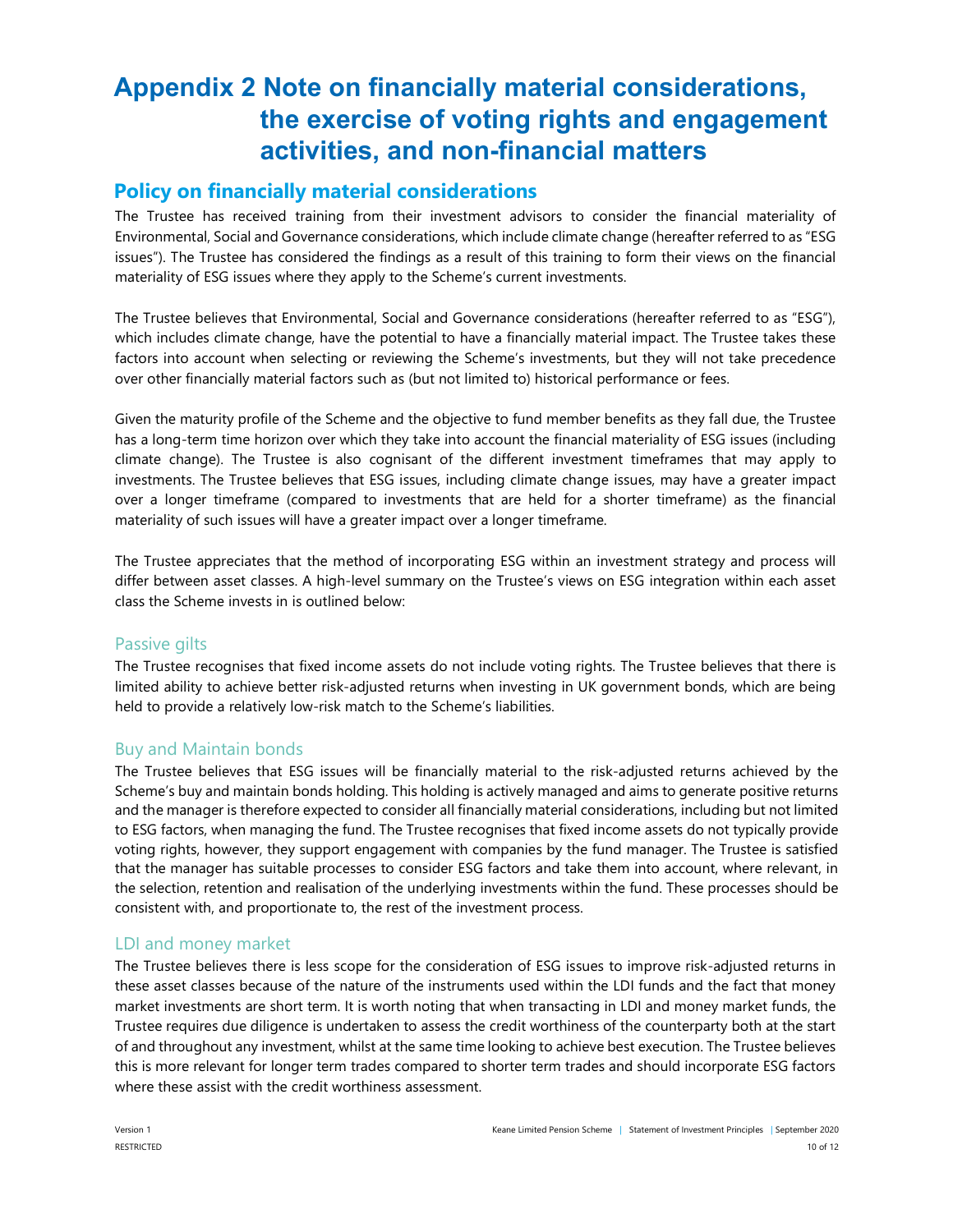#### Multi-asset funds

The Trustee believes that ESG issues will be financially material to the risk-adjusted returns achieved by the Scheme's multi-asset fund manager. The investment process for the multi-asset fund manager should take ESG issues into account (where relevant) in the selection, retention and realisation of the underlying investments within the fund. The Trustee also supports engagement activities and, where relevant, the exercise of rights attaching to the investments by the Scheme's multi-asset fund manager. The approach and level of ESG integration may differ depending on the nature of the fund and the types of underlying investments made. The longer the timeframe of investment, the more relevant issues like climate change are expected to be on risk-adjusted returns. Further to this, the process for incorporating ESG issues should be consistent with, and proportionate to, the rest of the investment process.

The Trustee is content that their investment managers are managing their funds with ESG taken into account in a reasonable way for that particular asset class and consistent with the views set out above. Each of the Scheme's fund managers will ultimately act in the best interests of the Scheme's assets to maximise returns for a given level of risk.

### Policy on the exercise of voting rights and engagement activities

Stewardship encompasses the exercise of rights (including voting rights) attaching to the Scheme's investments, and the engagement by and with investment managers. The Trustee believes that good stewardship and positive engagement can lead to improved governance and better risk-adjusted returns.

The Scheme currently invests in pooled investment funds only. The Trustees' policy is to delegate responsibility for the exercising of rights (including voting rights) attached to investments to the relevant fund managers. The managers are expected to exercise voting powers (where applicable) with the objective of preserving and enhancing long term shareholder value. The Trustee also expects managers to engage with companies in which they invest in relation to ESG matters where relevant. The Trustee is comfortable that the fund managers' strategies and processes for exercising rights and conducting engagement activities are reasonable for the asset classes they are investing in. As LGIM manage the passive gilts and the LDI (and money market) portfolio, this is not applicable based on the view of these asset classes noted above. Conducting engagement activities (noting there are no voting rights attached) are applicable to the LGIM buy and maintain bonds however, as noted above. BNYM are expected to engage and vote where relevant depending on the underlying asset classes within the fund they manage.

The Trustee receives reports from the investment managers on engagement activities. Should any issues emerge in relation to how the investment managers are engaging with companies (through the Trustee's review of these), the Trustee will discuss this with the managers.

The Trustee will consider ESG, voting and engagement issues when appointing and reviewing managers to ensure that they are appropriately taken into account given the asset class involved.

The Trustee will take into account whether the Scheme's investment managers are signatories to the UN PRI and UK Stewardship Code (or equivalent). The Scheme's current investment managers are signatories to both of the above.

The Trustee acknowledges the importance of ESG and climate risk within their investment making framework. When delegating investment decision making to their investment managers they provide their investment managers with a benchmark they expect the investment managers to either follow or outperform. The investment manager has discretion over where in an investee company's capital structure it invests (subject to the restrictions of the mandate), whether directly or as an asset within a pooled fund.

The Trustee is firmly of the belief that ESG and climate risk considerations extend over the entirety of a company's corporate structure and activities i.e. that they apply to equity, credit and property instruments or holdings. The